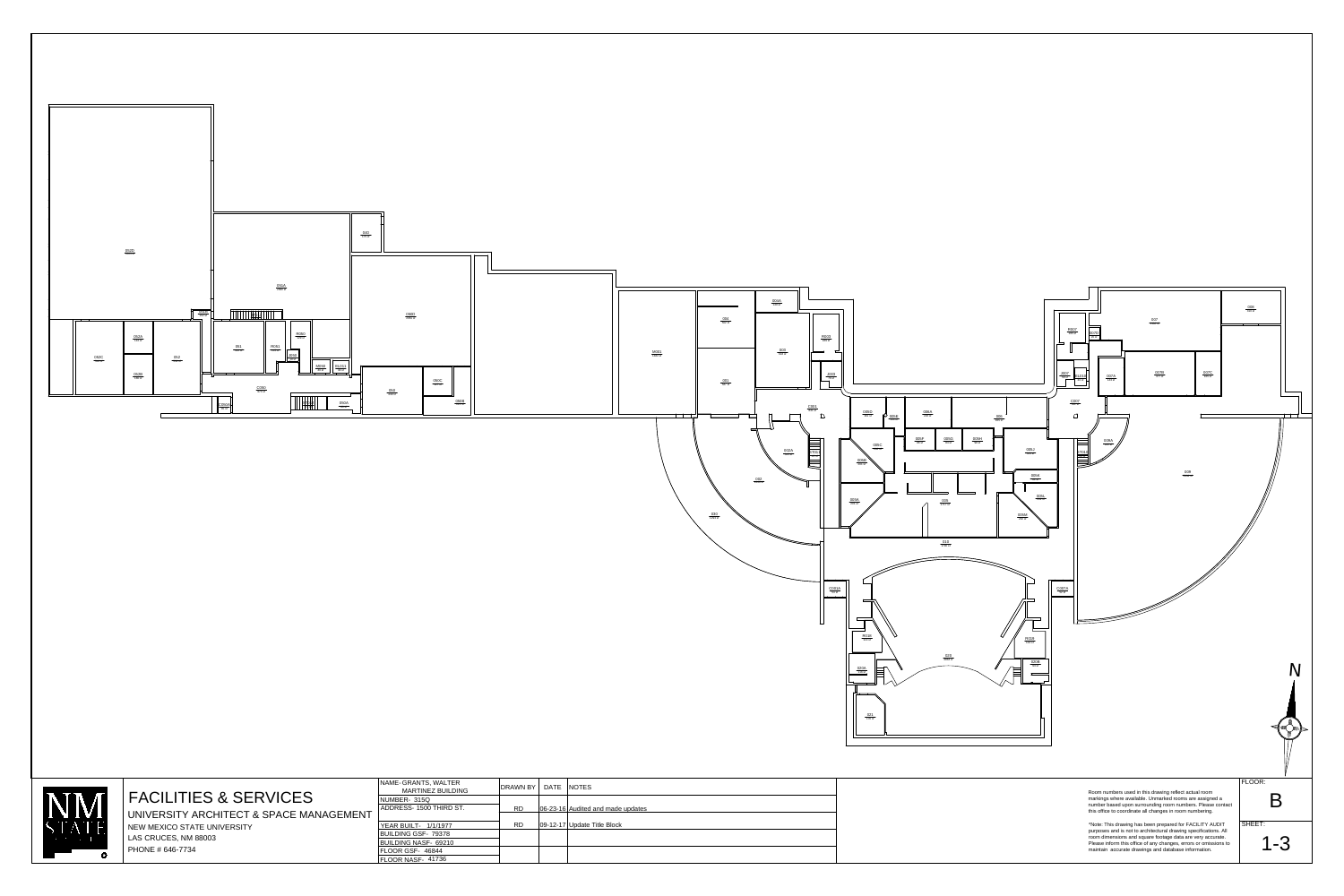

\*Note: This drawing has been prepared for FACILITY AUDIT  $|\:\mathsf{S}\mathsf{I}\:$ purposes and is not to architectural drawing specifications. All room dimensions and square footage data are very accurate. Please inform this office of any changes, errors or omissions to maintain accurate drawings and database information.





Room numbers used in this drawing reflect actual room markings where available. Unmarked rooms are assigned a number based upon surrounding room numbers. Please contact this office to coordinate all changes in room numbering.

## FACILITIES & SERVICES

UNIVERSITY ARCHITECT & SPACE MANAGEMENT NEW MEXICO STATE UNIVERSITY LAS CRUCES, NM 88003 PHONE # 646-7734

BUILDING NASF-69142 BUILDING GSF-79163 YEAR BUILT-1/1/1977 FLOOR NASF-23540 FLOOR GSF-27804

| NAME-GRANTS, WALTER<br><b>MARTINEZ BUILDING</b> | <b>DRAWN BY</b> | DATE | <b>NOTES</b>                          |
|-------------------------------------------------|-----------------|------|---------------------------------------|
| NUMBER- 315Q                                    |                 |      |                                       |
| ADDRESS- 1500 THIRD ST.                         | <b>RD</b>       |      | 06-23-16 Audited and made updates     |
|                                                 |                 |      |                                       |
| <b>YEAR BUILT- 1/1/1977</b>                     | <b>RD</b>       |      | $ 09-12-17 $ Update Title Block       |
| BUILDING GSF- 79163                             |                 |      |                                       |
| BUILDING NASF- 69142                            | <b>RD</b>       |      | $ 04-17-18 $ Update to suite 112-113. |
| FLOOR GSF- 27804                                |                 |      |                                       |
| ELOOR NASE_ 23540                               |                 |      |                                       |